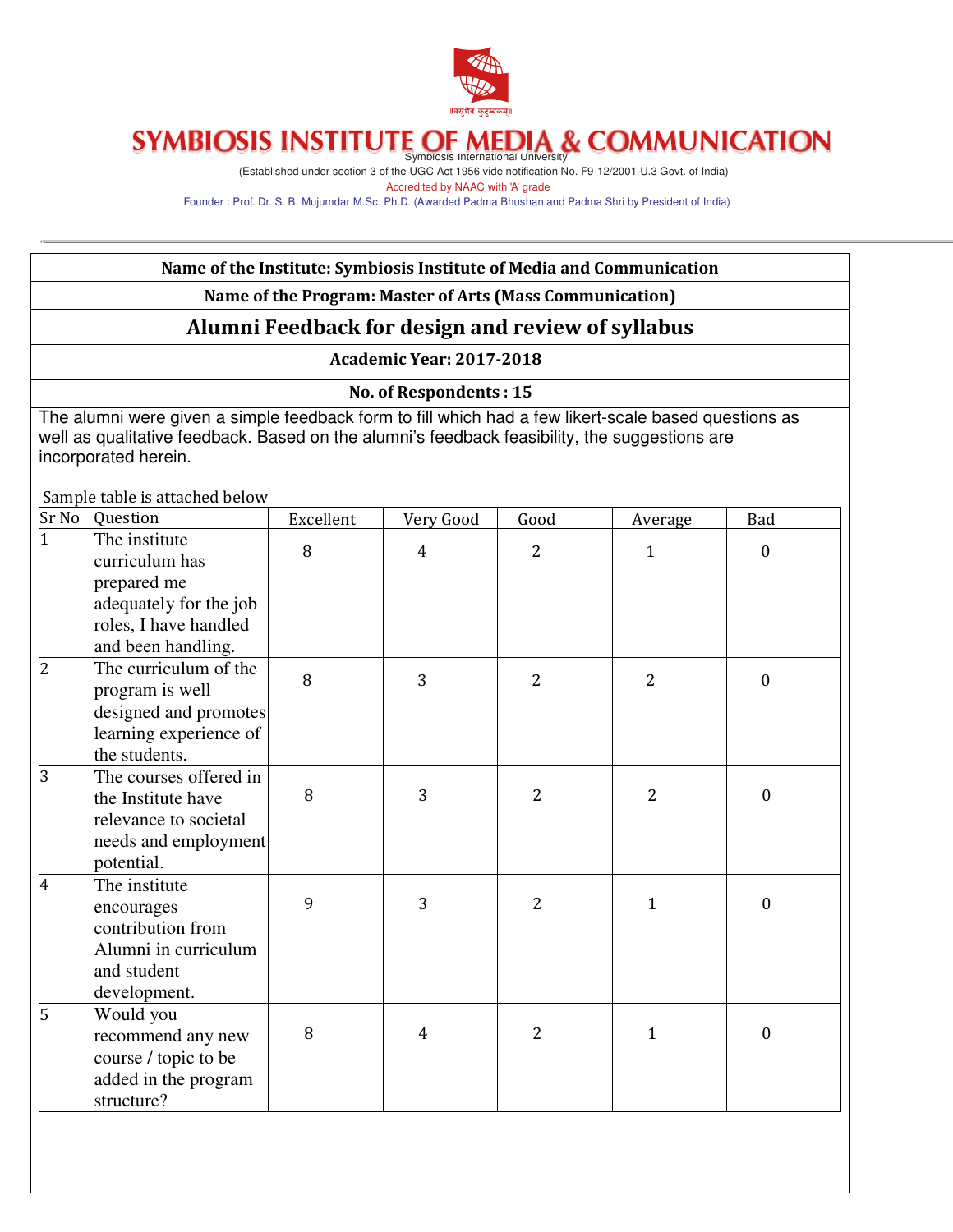| <b>Summary of Feedback Analysis and Action Taken:</b> |                                                                 |                                                                          |  |
|-------------------------------------------------------|-----------------------------------------------------------------|--------------------------------------------------------------------------|--|
| Sr. No.                                               | <b>Particulars / Action Point</b>                               | <b>Action Taken</b>                                                      |  |
|                                                       | A course on data journalism should be<br>included in curriculum | A course on Basics of Data Journalism introduced in<br>2018-2020 Sem III |  |

Behove

Prof. Sneha Gore Mehendale Dr. Ruchi Jaggi Name and Signature of<br>Faculty In Charge / Coordinator

Ruchi Jag $\gamma$ 

Name and Signature of Director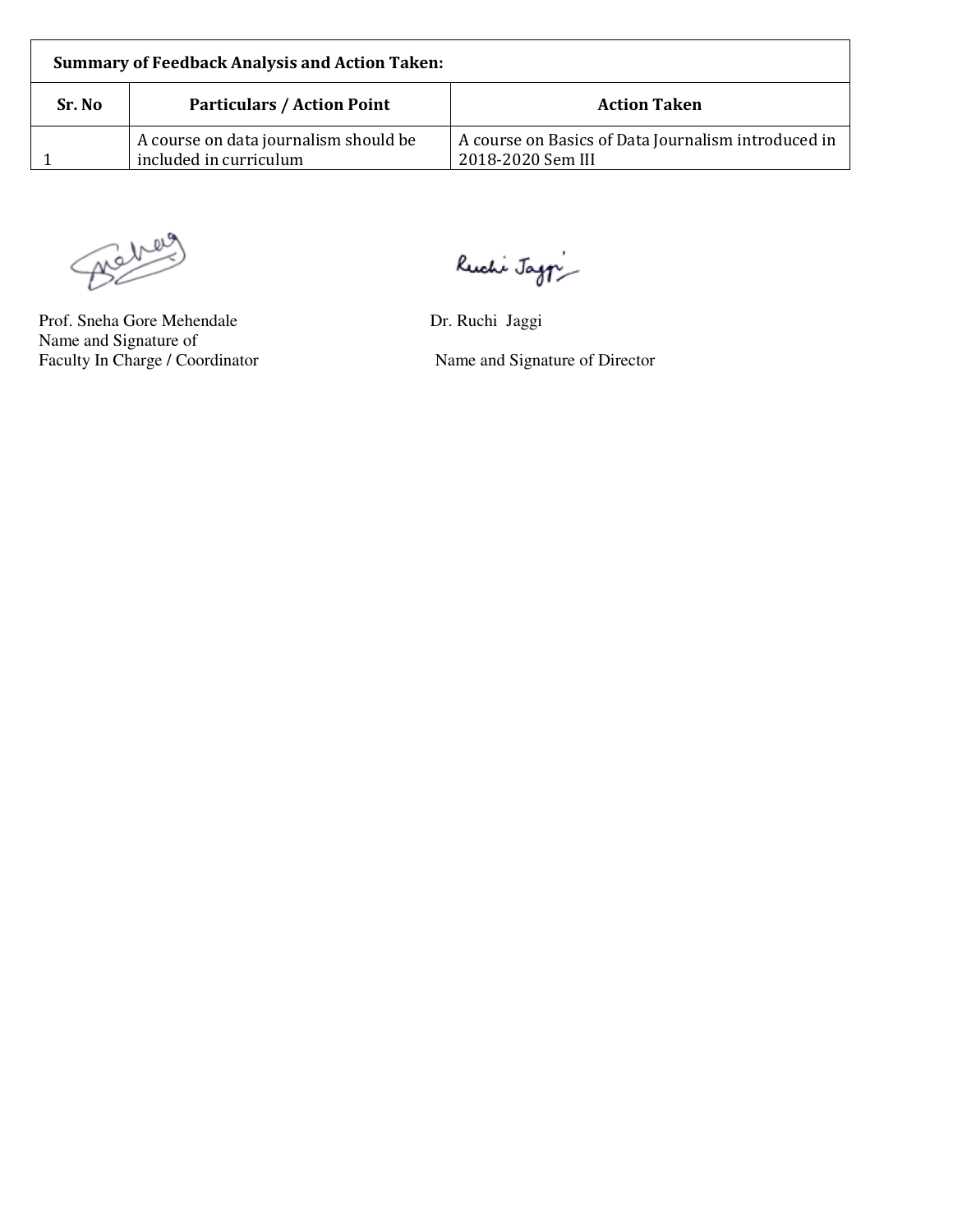

(Established under section 3 of the UGC Act 1956 vide notification No. F9-12/2001-U.3 Govt. of India) Accredited by NAAC with 'A' grade

Founder : Prof. Dr. S. B. Mujumdar M.Sc. Ph.D. (Awarded Padma Bhushan and Padma Shri by President of India)

Name of the Institute: Symbiosis Institute of Media and Communication

Name of the Program: Master of Arts (Mass Communication)

### Employers Feedback for design and review of syllabus

Academic Year: 2017-2018

The organizations visiting SIMC to recruit students are given a short questionnaire to gauge what they feel about the curriculum. The copy of curriculum is already sent to them over e-mail before the placement process begins. The feedback is usually taken from 4 to 5 recruiters and action is taken on feasible and actionable items after a deliberation by faculty members. For ex, Many recruiters have strongly suggested that news verification training should be included in the curriculum, given the increasing menace of fake news.

No. of Respondents: 6

| Sr No        | Question                                                                                                                          | Strongly<br>Agree | Agree          | Neutral      | Disagree         | Strongly<br>Disagree |
|--------------|-----------------------------------------------------------------------------------------------------------------------------------|-------------------|----------------|--------------|------------------|----------------------|
| $\mathbf{1}$ | The curriculum at SIMC has a<br>good blend of theory and<br>practical aspects.                                                    | $\overline{2}$    | 3              | 1            | $\boldsymbol{0}$ | $\theta$             |
| 2            | The students of the programme<br>are adequately trained in terms of<br>knowledge, skills and values                               | 3                 | 3              | $\mathbf{0}$ | $\mathbf{0}$     | $\mathbf{0}$         |
| 3            | The students of the programme<br>demonstrates the ability to learn<br>new things quickly, to adapt, to<br>the dynamic environment | 1                 | $\overline{4}$ | 1            | $\mathbf{0}$     | $\mathbf{0}$         |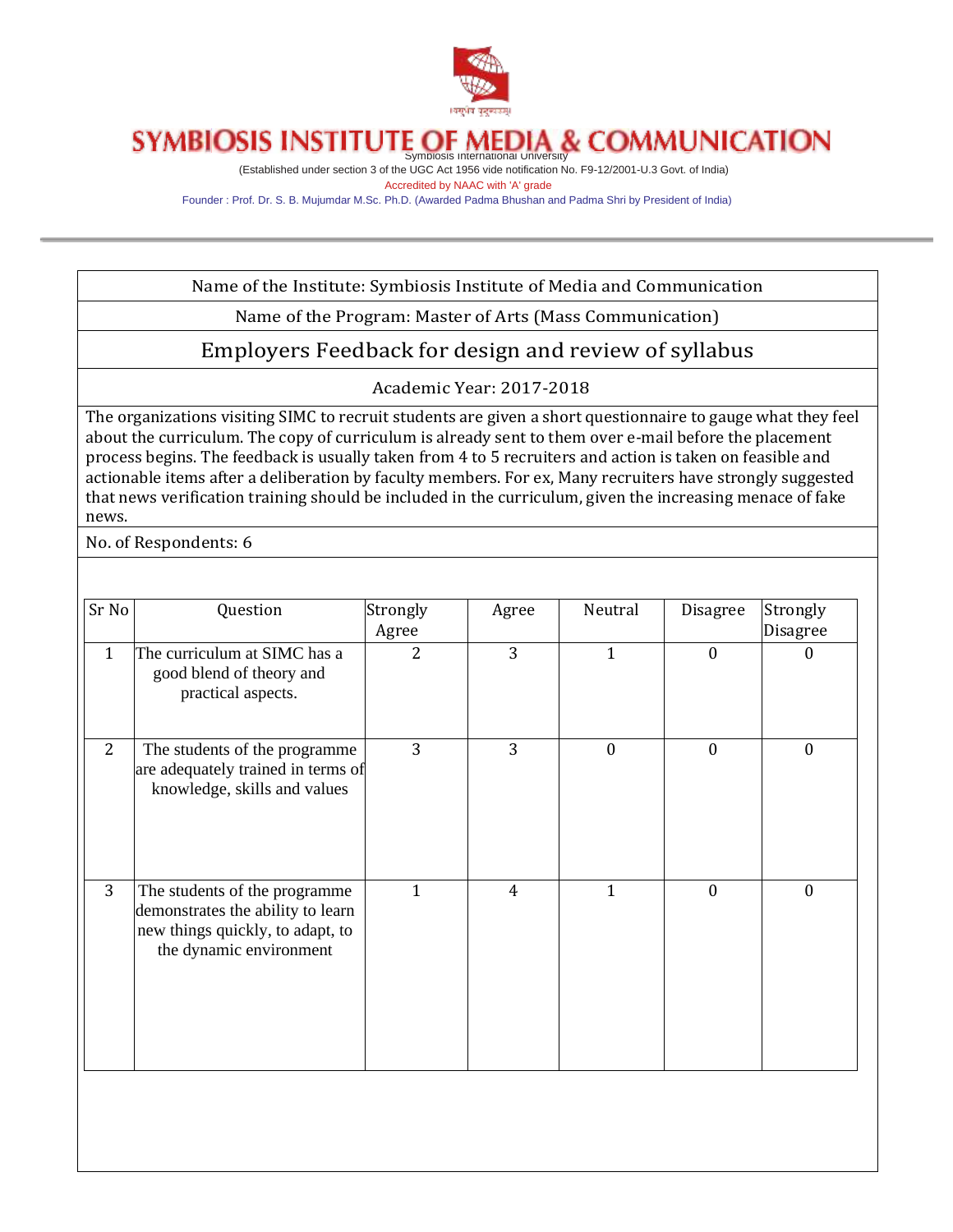| 14 | Would you recommend any new<br>course/topic to be added to the<br>programme? If yes, please specify | Yes: $3$<br>Business and<br>financial<br>journalism<br><b>Busting fake</b><br>$\bullet$<br>news<br>More<br>practical<br>aspects of<br>new | No: 2 |
|----|-----------------------------------------------------------------------------------------------------|-------------------------------------------------------------------------------------------------------------------------------------------|-------|
|    |                                                                                                     | coverage                                                                                                                                  |       |

Summary ofFeedbackAnalysis andActionTaken:

| Sr. No | Particulars / Action Point                                                                                                                                                                                                                                             | <b>Action Taken</b>                                                                                                                                                                                                                                                                                                                                                                         |
|--------|------------------------------------------------------------------------------------------------------------------------------------------------------------------------------------------------------------------------------------------------------------------------|---------------------------------------------------------------------------------------------------------------------------------------------------------------------------------------------------------------------------------------------------------------------------------------------------------------------------------------------------------------------------------------------|
| 1.     | Many recruiters, through formal and<br>informal feedback highlighted the need<br>of starting courses on news verification<br>due to the increasing menace of fake<br>news                                                                                              | Two of SIMC's faculty members are trained fact-<br>checkers, certified by Google News Initiative,<br>India. A separate module on news verification was<br>included in the course 'news reporting and<br>editing' from academic year 2018-19 onwards.<br>The students are taught the techniques of fact<br>checking, and have secured more than 150 bylines<br>till date using these skills. |
| 2.     | More practical aspects of working on<br>field as a journalist need to be taught,<br>mentioned many recruiters. A simple<br>thing like newspaper reading should be<br>encouraged, said recruiters, which will<br>make students more aware and adept at<br>surroundings. | A thorough reading of newspaper for a month was<br>incorporated as a pre-requisite for the pre-<br>induction of journalism students. The work on<br>Project I, II and III through the programme<br>ensures that the students learn practical aspects<br>of the ways that industry works.                                                                                                    |

Beh

Sneha Mehendale/ Neha Jindal Dr Ruchi Jaggi Name and Signature of

Ruchi Jag $\gamma$ 

Name and Signature of Director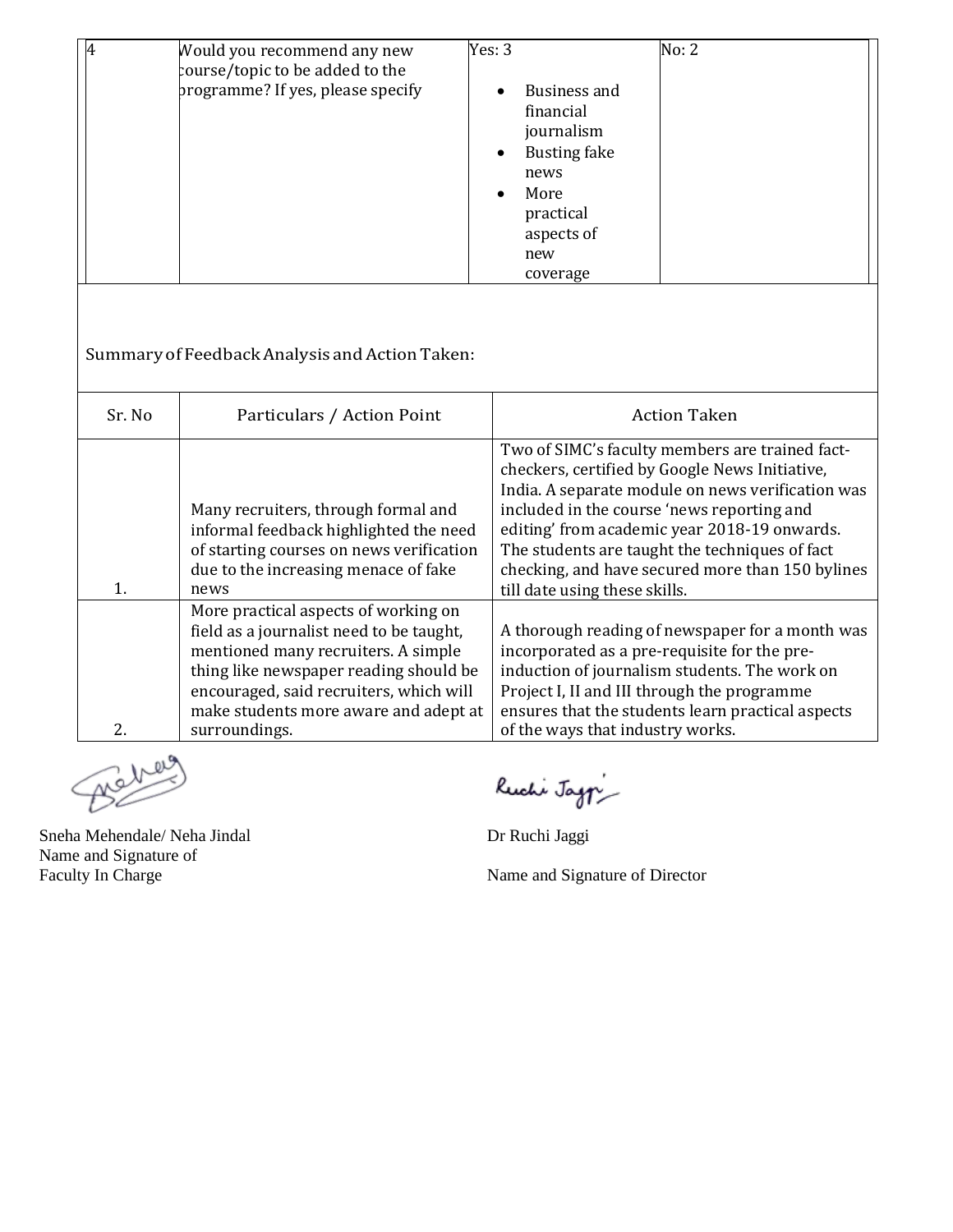

(Established under section 3 of the UGC Act 1956 vide notification No. F9-12/2001-U.3 Govt. of India) Accredited by NAAC with 'A' grade

Founder : Prof. Dr. S. B. Mujumdar M.Sc. Ph.D. (Awarded Padma Bhushan and Padma Shri by President of India)

Name of the Institute: Symbiosis Institute of Media and Communication

Name of the Program: Master of Arts (Mass Communication)

### Students Feedback for design and review of syllabus

Academic Year: 2017-2018

The students were given a simple feedback form to fill which had a few likert-scale based questions as well as qualitative feedback is sought. Based on the students' feedback feasibility, the suggestions are incorporated. Due action was taken on suggestions like incorporating newer techniques of documentary filmmaking

No. of Respondents: 60

| Sr No          | Question                                                                                                  | Strongly<br><b>Disagree</b> | <b>Disagree</b> | Neutral        | Agree | <b>Strongly Agree</b> |
|----------------|-----------------------------------------------------------------------------------------------------------|-----------------------------|-----------------|----------------|-------|-----------------------|
| $\mathbf{1}$   | The topics were<br>overlapping with the<br>courses taught<br>earlier/during the<br>semester               | 9                           | 11              | $\overline{7}$ | 27    | 6                     |
| $\overline{2}$ | I was informed about<br>our expected<br>competencies and<br>what is the outcome<br>of the programme       | $\mathbf 0$                 | $\mathbf{1}$    | 12             | 41    | 6                     |
| 3              | The curriculum is<br>relevant and offers<br>flexibility to meet my<br>learning needs                      | 0                           | 0               | 34             | 18    | 8                     |
| 4.             | Adequate co-curricular<br>learning opportunities<br>are provided to<br>support my curricular<br>learning. | $\mathbf 0$                 | 8               | 21             | 28    | $\overline{3}$        |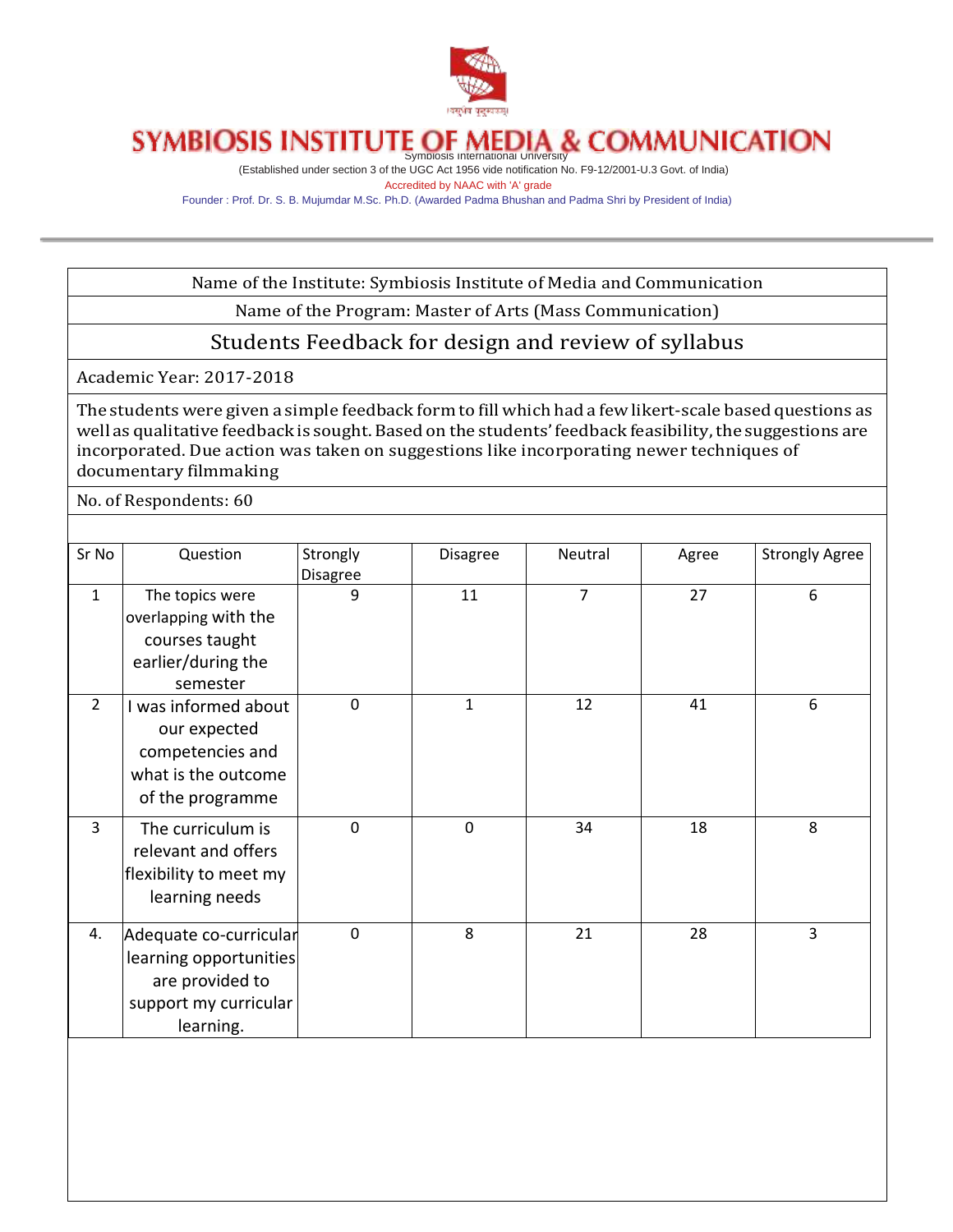| Summary of Feedback Analysis and Action Taken: |                                          |                                                      |  |  |
|------------------------------------------------|------------------------------------------|------------------------------------------------------|--|--|
| Sr. No                                         | Particulars / Action Point               | <b>Action Taken</b>                                  |  |  |
|                                                |                                          | This was taken care by the introduction of iDoc      |  |  |
|                                                | Some new techniques of documentary       | module as a part of documentary filmmaking course    |  |  |
|                                                | filmmaking would be welcome.             | in Sem III, in 2019                                  |  |  |
|                                                | More focus on news editing and video     |                                                      |  |  |
|                                                | editing for journalism students would be | Video editing practical are included as a part of TV |  |  |
|                                                | welcome                                  | news advanced course                                 |  |  |
|                                                | Some practical assignments could be      |                                                      |  |  |
|                                                | developed throughout the four semesters  |                                                      |  |  |
|                                                | where students track breaking/emerging   | Taken care of in the course on news reporting in     |  |  |
| З.                                             | news.,                                   | Sem II.                                              |  |  |

Behey

Prof. Sneha Gore Mehendale Dr Ruchi Jaggi Name and Signature of<br>Faculty In Charge / Coordinator

Ruchi Jag $\gamma$ 

Name and Signature of Director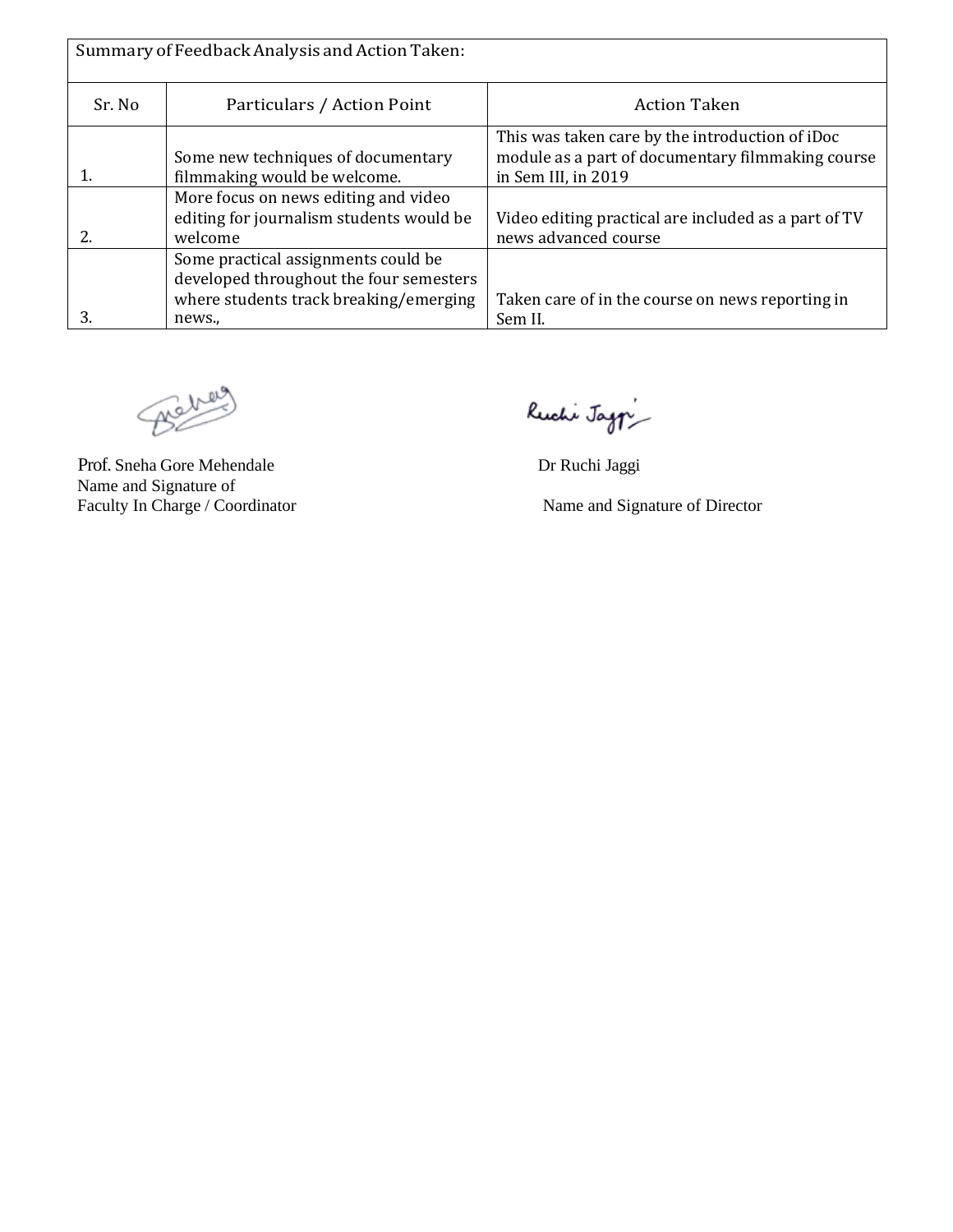

Symbiosis International University (Established under section 3 of the UGC Act 1956 vide notification No. F9-12/2001-U.3 Govt. of India) Accredited by NAAC with 'A' grade

Founder : Prof. Dr. S. B. Mujumdar M.Sc. Ph.D. (Awarded Padma Bhushan and Padma Shri by President of India)

Name of the Institute: Symbiosis Institute of Media and Communication

Name of the Program: Master of Arts (Mass Communication)

### Teachers Feedback for design and review of syllabus

Academic Year: 2017-2018

No. of Respondents: 15

The teachers were given a simple feedback form to fill which had a few likert-scale based questions as well as qualitative feedback. Based on the teachers' feedback feasibility, the suggestions are incorporated herein.

| Sr No          | Question                                                                                                                                                | Excellent | Very Good      | Good           | Average      | Bad              |
|----------------|---------------------------------------------------------------------------------------------------------------------------------------------------------|-----------|----------------|----------------|--------------|------------------|
| $\overline{1}$ | I am given enough<br>freedom to contribute<br>my ideas on<br>curriculum design and<br>development.                                                      | 7         | 5              | $\overline{2}$ | $\mathbf{1}$ | $\boldsymbol{0}$ |
| $\overline{c}$ | The faculty<br>members/teachers are<br>supported with<br>adequate learning<br>resources.                                                                | 8         | $\overline{4}$ | 3              | $\mathbf{0}$ | $\boldsymbol{0}$ |
| 3              | The faculty<br>members/teachers are<br>encouraged to<br>establish linkages with<br>Industry.                                                            | 8         | $\overline{4}$ | 3              | $\mathbf{0}$ | $\mathbf{0}$     |
| 4              | The syllabus is<br>relevant and adequate<br>in terms of scope,<br>depth and choice to<br>help develop the<br>required competencies<br>amongst students. | 7         | $\overline{4}$ | 3              | $\mathbf{1}$ | $\boldsymbol{0}$ |
| 5              | Would you<br>recommend any new<br>course / topic to be<br>added in the program<br>structure?                                                            | 7         | $\overline{4}$ | 3              | 1            | $\mathbf{0}$     |